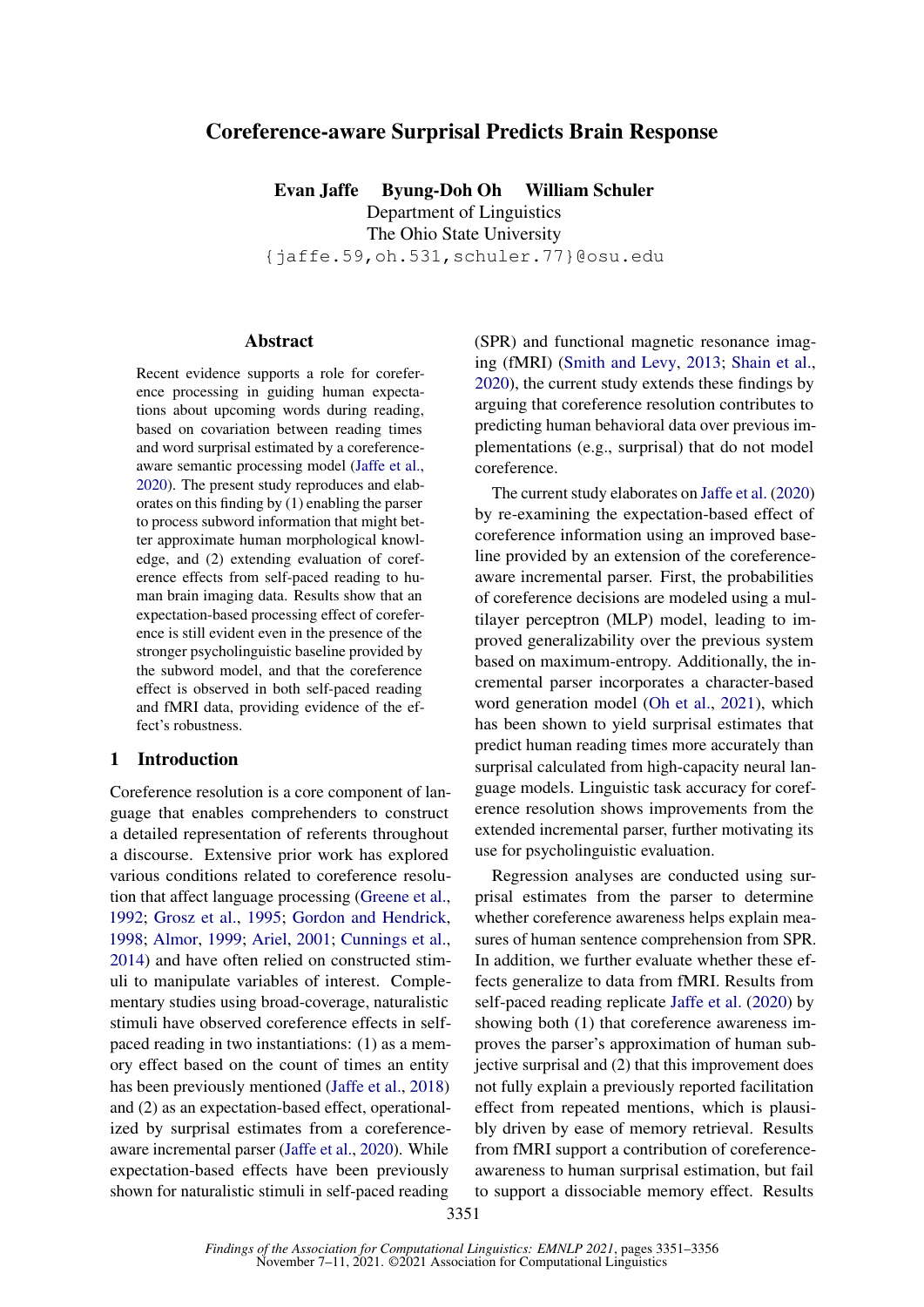from both modalities thus converge in favor of the hypothesis that human linguistic expectations are sensitive to coreferential cues, with possible additional influences of memory retrieval.

# <span id="page-1-2"></span>2 Background

[Jaffe et al.](#page-4-7) [\(2018\)](#page-4-7) introduced *MentionCount* as a coreference-related predictor that measures the number of previous mentions for any entity. In this measure, singletons, non-entity mentions, and first mentions have a value of zero, while anaphors are assigned the number of times that entity was previously mentioned. For example, the sentence "Elon Reeve Musk is a business magnate, industrial designer and engineer. He is the founder..." would have *MentionCounts* of zero at "Musk" and one at "He". As such, more central and repeated entities receive higher values for *MentionCount*.

[Jaffe et al.](#page-4-7) [\(2018\)](#page-4-7) showed improved fit to selfpaced reading times driven by *MentionCount* over surprisal and n-gram baselines, arguing that *MentionCount* could reflect a memory effect that repeated entities are easier to recall and process.

[Jaffe et al.](#page-4-0) [\(2020\)](#page-4-0) incorporated a coreference decision into a generative, incremental left-corner parser to augment its surprisal estimation with information about discourse-level entities. At its core, this model can generate prefix probabilities by marginalizing over parser states  $q_t$  and preterminal decisions  $p_{1..t}$ :

$$
P(w_{1..t}) = \sum_{p_{1..t}, q_t} P(w_{1..t} p_{1..t} q_t)
$$
 (1)

A transition model captures how these distributions are related over timesteps:

$$
P(w_{1..t} p_{1..t} q_t) \stackrel{\text{def}}{=} \sum_{q_{t-1} \in P(w_t p_t q_t \mid w_{1..t-1} p_{1..t-1} q_{t-1})}^{x} \cdot P(w_{t} p_t q_t \mid w_{1..t-1} p_{1..t-1} q_{t-1}) \quad (2)
$$

At a given timestep, the full generative process for the parser includes a lexical decision  $\ell_t$ , preterminal decision  $p_t$ , word  $w_t$ , grammatical decision  $g_t$  and parser state  $q_t$ :

$$
P(w_t p_t q_t | w_{1..t-1} p_{1..t-1} q_{t-1}) =
$$
  
\n
$$
\sum_{\ell_t, g_t} P(\ell_t | w_{1..t-1} p_{1..t-1} q_{t-1})
$$
  
\n
$$
P(p_t | w_{1..t-1} p_{1..t-1} q_{t-1} \ell_t)
$$
  
\n
$$
P(w_t | w_{1..t-1} p_{1..t-1} q_{t-1} \ell_t p_t)
$$
  
\n
$$
P(g_t | w_{1..t-1} p_{1..t-1} q_{t-1} \ell_t p_t w_t)
$$
  
\n
$$
P(q_t | w_{1..t-1} p_{1..t-1} q_{t-1} \ell_t p_t w_t g_t)
$$
 (3)

The parser also makes a coreference index decision that chooses an antecedent in a fixed window prior to the current word, or a special null index, which indicates no antecedent. This coreference decision is conditioned on the preterminal sequence up to the current timestep  $p_{1..t}$ , which includes syntactic category  $c_{p_{\ell_1\dots t}}$  and predicate context  $\mathbf{h}_{p_{\ell_1\dots t}}$ decisions from earlier timesteps. Syntactic category and predicate context are generated as part of the lexical decision  $\ell_t$  during inference, and are derived from a generalized categorial grammar reannotation [\(Nguyen et al.,](#page-5-3) [2012\)](#page-5-3) of the Wall Street Journal section of OntoNotes [\(Weischedel](#page-5-4) [et al.,](#page-5-4) [2012\)](#page-5-4) for training. Predicate contexts consist of a lemmatized predicate name and an argument number, such as *POUR\_1*, indicating the first participant in a *pouring* predication. Together, the parser decisions generate word-by-word surprisal estimates that incorporate syntactic structure as well as propositional co-occurrences from the training data.

Recently, [Oh et al.](#page-5-2) [\(2021\)](#page-5-2) showed improved fit to self-paced reading and eye-tracking data by incorporating a character-based word generation model. Their word generation model is adopted in the current work for an improved surprisal baseline for examining coreference effects. Formally, the word probability from Equation [3](#page-1-0) decomposes into probabilities for the lemma  $x_t$ , morphological rule  $r_t$ , and word  $w_t$  with the following conditioned-on variables:

$$
P(w_t | w_{1..t-1} p_{1..t-1} q_{t-1} \ell_t p_t) =
$$
  
\n
$$
\sum_{x_t, r_t} P(x_t | q_{t-1} \ell_t p_t) \cdot
$$
  
\n
$$
P(r_t | q_{t-1} \ell_t p_t x_t) \cdot
$$
  
\n
$$
P(w_t | q_{t-1} \ell_t p_t x_t r_t) \qquad (4)
$$

Morphological rules that are part of the generalized categorial grammar reannotation scheme<sup>[1](#page-1-1)</sup> [\(Nguyen](#page-5-3) [et al.,](#page-5-3) [2012\)](#page-5-3) are used to generate a list of  $\langle x_t, r_t \rangle$ pairs that deterministically generate the observed word  $w_t$ . The probability of the lemma  $x_t$  is modeled as the probability of generating its character sequence one-by-one from a recurrent neural network (RNN) that conditions on the syntactic category and predicate context from the lexical decision, as well as the previous character. Similarly, the probability of the morphological rule  $r_t$  is calculated by a softmax classifier that takes as input the last

<span id="page-1-1"></span><span id="page-1-0"></span><sup>&</sup>lt;sup>1</sup>These rules mostly model affixation through string substitution.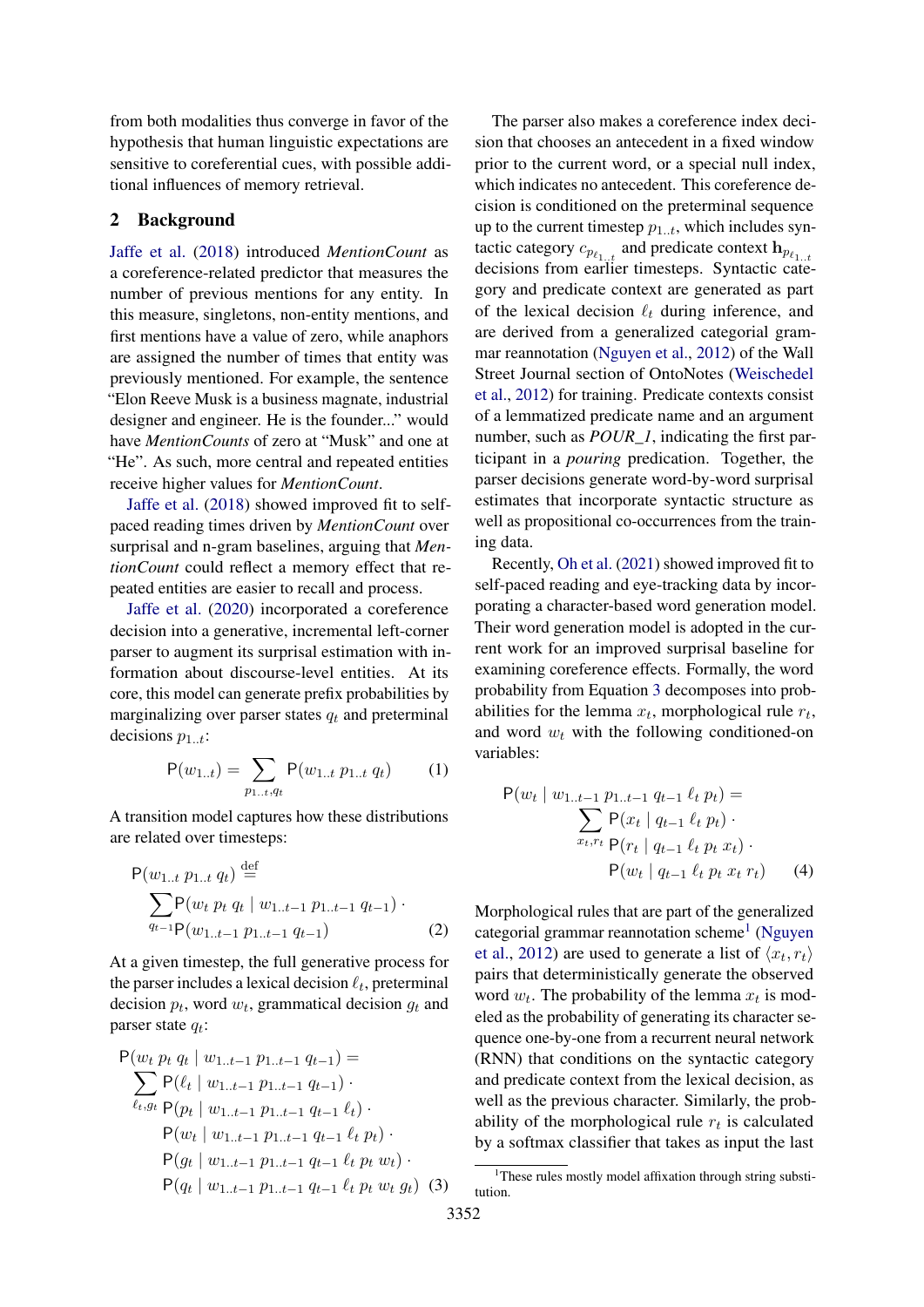hidden state of a separate RNN that receives the entire character sequence of the lemma, as well as the syntactic category and predicate context from the lexical decision. By allowing the model to posit the word's underlying structure, the parser is better able to handle out-of-vocabulary words.

### 3 Methods

The current work attempts to replicate [Jaffe et al.](#page-4-0) [\(2020\)](#page-4-0) but reimplements portions of their model using a multilayer perceptron for the coreference decision and a character-based word generation model for a stronger surprisal baseline. Furthermore, in addition to the SPR data analyzed in [Jaffe](#page-4-0) [et al.](#page-4-0) [\(2020\)](#page-4-0), the influence of coreference information is also evaluated on fMRI data.[2](#page-2-0) For SPR experiments, this work uses linear mixed-effects regression (LMER; [Bates et al.,](#page-4-8) [2015\)](#page-4-8) with spillover predictors [\(Erlich and Rayner,](#page-4-9) [1983\)](#page-4-9) and likelihood ratio tests between full and ablated models, following prior work for comparability.

fMRI studies of naturalistic language comprehension must contend with a slow hemodynamic response function (HRF) that causes effects on the response to spread out over several seconds [\(Boyn](#page-4-10)[ton et al.,](#page-4-10) [1996\)](#page-4-10). This low temporal resolution of response data must be reconciled with relatively faster word-level predictors in our models. To accomplish this, the current study follows [Shain et al.](#page-5-1) [\(2020\)](#page-5-1) by using continuous-time deconvolutional regression (CDR; [Shain and Schuler,](#page-5-5) [2018,](#page-5-5) [2021\)](#page-5-6) to identify the HRF from fMRI data.

CDR models individual predictor response functions and convolves them to generate a continuous prediction of blood oxygenation level-dependent (BOLD) signals as the combination of previous events. Since the effect of a predictor on the response variable is modeled as an impulse function, predictors can have varying amplitude and decay over time. This approach therefore allows predictor and response variables to have different temporal granularity. For model details, see Appendix [A.](#page-5-7)

For each fMRI experiment, two models are fit which differ minimally by the addition of a fixed effect for the predictor of interest (all models include by-subject random effects for all predictors), and correlation coefficients are calculated between each model's predictions and the fMRI observations. The difference between correlation coefficients across models provides the test statistic that is probed for significance by running a permutation test, where 10,000 permuted runs are generated to find the likelihood of the differences being at least as extreme as the observed difference.

#### 3.1 Response Data

SPR data comes from the Natural Stories corpus [\(Futrell et al.,](#page-4-11) [2018\)](#page-4-11) and consists of reading times from 181 participants that read 10 short narratives on Amazon's Mechanical Turk platform. Filtering observations of <100ms and >3000ms, sentenceinitial and sentence-final words, and participants who answered fewer than four comprehension questions correctly resulted in 768,584 observations, which were split into fit and held-out partitions (50/50). Because likelihood ratio tests with LMER [\(Bates et al.,](#page-4-8) [2015\)](#page-4-8) require the same data for fitting and evaluation, this work fits a single regression model on the held-out partition for all SPR results.

The fMRI analyses use publicly available data from [Shain et al.](#page-5-1) [\(2020\)](#page-5-1), consisting of mean responses in the most language-responsive voxels of six individually-localized regions of a lefthemisphere fronto-temporal language network, selected for analysis in light of prior evidence that this network is selective for language processing [\(Fedorenko et al.,](#page-4-12) [2010\)](#page-4-12).

This data contains BOLD measures from 78 subjects recruited from the Boston area who listened to the Natural Stories narratives for an average of 13.5 minutes during a passive comprehension task. The audio narratives consist of two audio recordings (one male, one female) presented at a normal speaking rate. This data is also split into fit and held-out partitions (50/50) by assigning alternate 60-second intervals for each subject into the two partitions. All fMRI results are fit using the 'fit' partition and evaluated on the held-out partition.

fMRI and reading time responses could be correlated based on other results using these corpora [\(Shain et al.,](#page-5-1) [2020\)](#page-5-1), but evidence also exists that they can be capturing different aspects of language processing [\(Oh et al.,](#page-5-2) [2021\)](#page-5-2).

### 3.2 Predictors

As in [Jaffe et al.](#page-4-0) [\(2020\)](#page-4-0), coreference-aware and coreference-unaware surprisal predictors are generated from an incremental left-corner parser described in Section [2](#page-1-2) trained on the coreferenceannotated OntoNotes corpus [\(Weischedel et al.,](#page-5-4)

<span id="page-2-0"></span><sup>&</sup>lt;sup>2</sup>All code used in this work is available at:  $q$ ithub.com/ [modelblocks/modelblocks-release](github.com/modelblocks/modelblocks-release)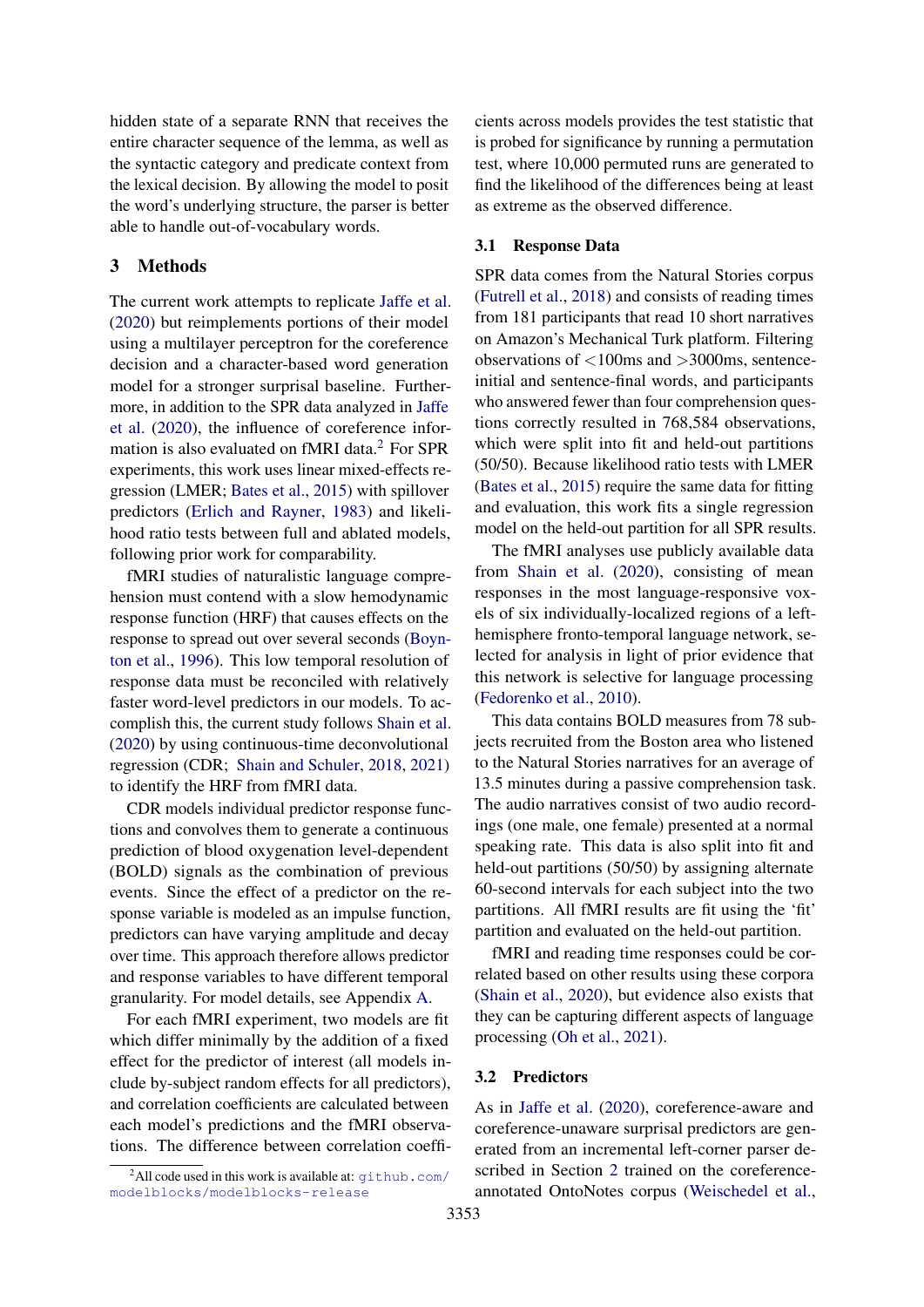<span id="page-3-0"></span>

| Coreference Model                                                            |  | Pro $P/R/F1$   Pro Acc   All $P/R/F1$   All Acc   Weighted Acc          |      |           |
|------------------------------------------------------------------------------|--|-------------------------------------------------------------------------|------|-----------|
| MaxEnt (Jaffe et al., 2020)   87.5/80.8/84.1   41.8   <b>72.0</b> /34.1/46.3 |  |                                                                         | 36.2 | 1676.1609 |
| MLP (this work)                                                              |  | $\vert$ 87.7/86.3/87.0 $\vert$ 53.1 $\vert$ 70.4/46.0/55.6 $\vert$ 41.0 |      | 2279.8963 |

Table 1: Reimplementing the coreference decision with dense feature embeddings in an MLP, together with the character-based word generation model, slightly improves coreference performance. Precision, recall, and F1 is shown for mention detection for both pronouns and all mention types. Linking accuracy is reported as the correct antecedent choice within correctly recalled mentions. Weighted linking accuracy is the product of mention F1 and mention linking accuracy. Evaluation data is the dev sections of the Wall Street Journal portion of OntoNotes.

<span id="page-3-1"></span>

| Paradigm   | Main Effect                    | <b>Baseline</b>  | BaselineLogLik | FullLogLik | $p$ -value     |
|------------|--------------------------------|------------------|----------------|------------|----------------|
| <b>SPR</b> | $\triangle coref-5gram surp$   | <i>Sgramsurp</i> | $-2431803$     | $-2431760$ | $1.33e-20***$  |
| <b>SPR</b> | $\triangle core$ f-nocorefsurp | nocorefsurp      | $-2431843$     | $-2431822$ | $1.48e-10***$  |
| <b>SPR</b> | <b>MentionCount</b>            | corefsurp        | $-340579$      | $-340559$  | $1.51e-10***$  |
| fMRI       | $\triangle coref-5gram surp$   | <i>Sgramsurp</i> | -249797        | $-249763$  | $10.00e-05***$ |
| fMRI       | $\triangle core$ f-nocorefsurp | nocorefsurp      | $-249781$      | $-249770$  | $3.00e-04***$  |
| fMRI       | <b>MentionCount</b>            | corefsurp        | $-249761$      | $-249757$  |                |

Table 2: Individual model fits and significance of main effects as measured by full vs. baseline model comparisons using likelihood ratio tests for LMER (SPR) and permutation of correlation coefficients for CDR (fMRI). Baseline predictors in SPR include *word length* for all models; in fMRI, they are *end-of-sentence*, *pause duration*, and *rate*.

[2012\)](#page-5-4). However, this work differs in that the coreference decision is implemented with a two-layer MLP, in contrast to the maximum-entropy model used originally. The MLP uses dense embeddings for the syntactic category and predicate-context features that contribute to the coreference decision, but otherwise follows the original model. As seen in Table [1,](#page-3-0) the character-based word model and coreference MLP implementation demonstrate some improvement in coreference resolution, primarily in the recall of pronominal anaphors. While improved coreference resolution may indicate more humanlike processing, it remains to be seen whether the surprisal estimates from the model will better predict SPR and fMRI data during language processing.

In order to avoid collinearity, this study uses the difference between the surprisals from the coreference-aware and coreference-unaware versions of the same parser (∆*coref-nocorefsurp*) as a predictor that captures the contribution of coreference information. 5-gram surprisal is estimated using KenLM [\(Heafield et al.,](#page-4-13) [2013\)](#page-4-13) on the same training sections of OntoNotes as for the parserbased surprisal estimates. *Word length* is measured in characters.

CDR models (fMRI only) include the deconvolutional intercept *rate*, which estimates the base response of the system to a stimulus [\(Shain and](#page-5-6) [Schuler,](#page-5-6) [2021\)](#page-5-6). Wrap-up effects are controlled using an indicator for *end-of-sentence*, and prosodic effects are controlled using *pause duration*, the time elapsed (in ms) for any pauses in speech during the audio recording. To avoid wrap-up effects at the end of the scanning session, all images following the end of the audio stimulus are dropped.

## 4 Results

### 4.1 Self-paced Reading Data

The results in Table [2](#page-3-1) show that ∆*corefnocorefsurp* significantly improves fit to SPR data over a coreference-unaware surprisal baseline by a likelihood ratio test ( $p < .0001$ ). Additionally, the delta predictor between coreference-aware surprisal and 5-gram surprisal (∆*coref-5gramsurp*) significantly improves fit to SPR data over the 5 gram surprisal baseline by a likelihood ratio test (p < .0001). *MentionCount* significantly improves fit to SPR data over the coreference-aware surprisal baseline by likelihood ratio test ( $p < .0001$ ). These results on SPR data are consistent with prior results reported by [Jaffe et al.](#page-4-0) [\(2020\)](#page-4-0).

#### 4.2 fMRI Data

As with SPR data, ∆*coref-nocorefsurp* significantly improves fit to fMRI data over a coreferenceunaware surprisal baseline by a paired permutation test evaluating the improvement in correlation between the predicted and true responses on the heldout partition (p < .0001). ∆*coref-5gramsurp* also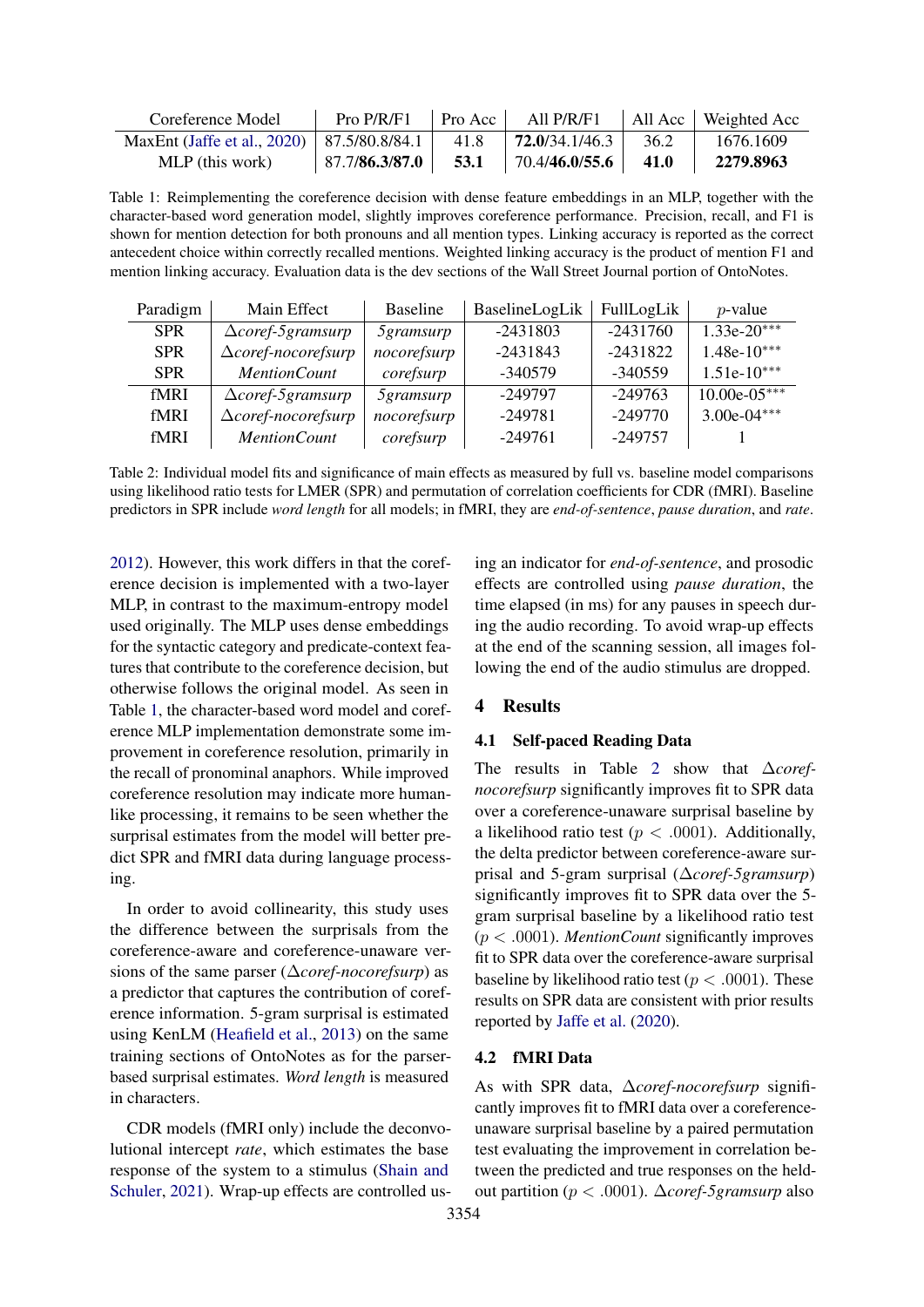significantly improves fit to fMRI data over the 5 gram surprisal baseline by the same permutation test (p < .0001). However, *MentionCount* does not significantly improve fit over a coreference-aware surprisal baseline predictor  $(p = 1)$ .

Taken together, coreference-aware surprisal is robustly attested in both SPR and fMRI as a strong predictor of psycholinguistic data. The mixed results showing an effect of *MentionCount* in SPR but not in fMRI suggest that memory might be variably recruited in SPR vs. passive listening tasks, where SPR requires more memory resources. Similarly, it may be that fMRI as a dependent variable with language-specific localization is tracking different language processes than those evident in reading time latencies [\(Oh et al.,](#page-5-2) [2021\)](#page-5-2).

## 5 Conclusion

This study reproduces previously reported coreference effects in self-paced reading using an improved surprisal estimator baseline, finding evidence for a coreference-driven expectation effect during naturalistic reading. Additionally, a new analysis using fMRI data shows that coreferenceaware surprisal contributes to significantly better fit, further supporting the overall claim that expectation-based language processing utilizes coreferential cues. However, a memory retrieval effect for coreference is observed in SPR but not in fMRI, highlighting the complex nature of human coreference processing and offering potential future directions for investigation.

### Acknowledgments

The authors would like to thank the anonymous reviewers for their helpful comments. This work was supported by the National Science Foundation grant #1816891. All views expressed are those of the authors and do not necessarily reflect the views of the National Science Foundation.

#### References

- <span id="page-4-4"></span>Amit Almor. 1999. [Noun-phrase anaphora and focus:](https://doi.org/10.1037/0033-295X.106.4.748) [The informational load hypothesis.](https://doi.org/10.1037/0033-295X.106.4.748) *Psychological review*, 106(4):748–765.
- <span id="page-4-5"></span>Mira Ariel. 2001. [Accessibility theory: An overview.](http://books.google.com/books?hl=en&lr=&id=P00qNf14IO4C&pgis=1) In *Text representation: Linguistic and psycholinguistic aspects*, pages 29–87. John Benjamins Publishing Company, Amsterdam, The Netherlands.
- <span id="page-4-8"></span>Douglas Bates, Martin Mächler, Ben Bolker, and Steve Walker. 2015. [Fitting linear mixed-effects models](https://doi.org/10.18637/jss.v067.i01)

[using lme4.](https://doi.org/10.18637/jss.v067.i01) *Journal of Statistical Software*, 67(1):1– 48.

- <span id="page-4-10"></span>Geoffrey M. Boynton, Stephen A. Engel, Gary H. Glover, and David J. Heeger. 1996. [Linear sys](https://doi.org/10.1523/JNEUROSCI.16-13-04207.1996)[tems analysis of functional magnetic resonance](https://doi.org/10.1523/JNEUROSCI.16-13-04207.1996) [imaging in human V1.](https://doi.org/10.1523/JNEUROSCI.16-13-04207.1996) *Journal of Neuroscience*, 16(13):4207–4221.
- <span id="page-4-6"></span>Ian Cunnings, Clare Patterson, and Claudia Felser. 2014. [Variable binding and coreference in sen](https://doi.org/10.1016/j.jml.2013.10.001)[tence comprehension: Evidence from eye move](https://doi.org/10.1016/j.jml.2013.10.001)[ments.](https://doi.org/10.1016/j.jml.2013.10.001) *Journal of Memory and Language*, 71(1):39– 56.
- <span id="page-4-9"></span>Kate Erlich and Keith Rayner. 1983. [Pronoun assign](https://doi.org/10.1016/S0022-5371(83)80007-3)[ment and semantic integration during reading: Eye](https://doi.org/10.1016/S0022-5371(83)80007-3) [movements and immediacy of processing.](https://doi.org/10.1016/S0022-5371(83)80007-3) *Journal of Verbal Learning and Verbal Behavior*, 22(1):75– 87.
- <span id="page-4-12"></span>Evelina Fedorenko, Po-Jang Hsieh, Alfonso Nieto-Castañón, Susan Whitfield-Gabrieli, and Nancy Kanwisher. 2010. [ROIs functionally in individual](https://doi.org/10.1152/jn.00032.2010) [subjects.](https://doi.org/10.1152/jn.00032.2010) *Journal of Neurophysiology*, 104:1177– 1194.
- <span id="page-4-11"></span>Richard Futrell, Edward Gibson, Harry J. Tily, Idan Blank, Anastasia Vishnevetsky, Steven Piantadosi, and Evelina Fedorenko. 2018. [The Natural Stories](https://www.aclweb.org/anthology/L18-1012/) [Corpus.](https://www.aclweb.org/anthology/L18-1012/) In *Proceedings of the Eleventh International Conference on Language Resources and Evaluation*, pages 76–82.
- <span id="page-4-3"></span>Peter C. Gordon and Randall Hendrick. 1998. [The](https://doi.org/10.1016/S0364-0213(99)80045-7) [representation and processing of coreference in dis](https://doi.org/10.1016/S0364-0213(99)80045-7)[course.](https://doi.org/10.1016/S0364-0213(99)80045-7) *Cognitive Science*, 22:389–424.
- <span id="page-4-1"></span>Steven B. Greene, Gail McKoon, and Roger Ratcliff. 1992. [Pronoun resolution and discourse mod](https://doi.org/10.1037/0278-7393.18.2.266)[els.](https://doi.org/10.1037/0278-7393.18.2.266) *Journal of Experimental Psychology: Learning, Memory, and Cognition*, 18(2):266–283.
- <span id="page-4-2"></span>Barbara J. Grosz, Aravind K. Joshi, and Scott Weinstein. 1995. [Centering: A framework for model](https://aclanthology.org/J95-2003)[ing the local coherence of discourse.](https://aclanthology.org/J95-2003) *Computational Linguistics*, 21(2):203–225.
- <span id="page-4-13"></span>Kenneth Heafield, Ivan Pouzyrevsky, Jonathan H. Clark, and Philipp Koehn. 2013. [Scalable modified](https://www.aclweb.org/anthology/P13-2121/) [Kneser-Ney language model estimation.](https://www.aclweb.org/anthology/P13-2121/) In *Proceedings of the 51st Annual Meeting of the Association for Computational Linguistics*, pages 690–696.
- <span id="page-4-7"></span>Evan Jaffe, Cory Shain, and William Schuler. 2018. [Coreference and focus in reading times.](https://aclanthology.org/W18-0101) In *Proceedings of the 8th Workshop on Cognitive Modeling and Computational Linguistics*, pages 1–9.
- <span id="page-4-0"></span>Evan Jaffe, Cory Shain, and William Schuler. 2020. [Coreference information guides human expectations](https://aclanthology.org/2020.coling-main.404) [during natural reading.](https://aclanthology.org/2020.coling-main.404) In *Proceedings of the 28th International Conference on Computational Linguistics*, pages 4587–4599.